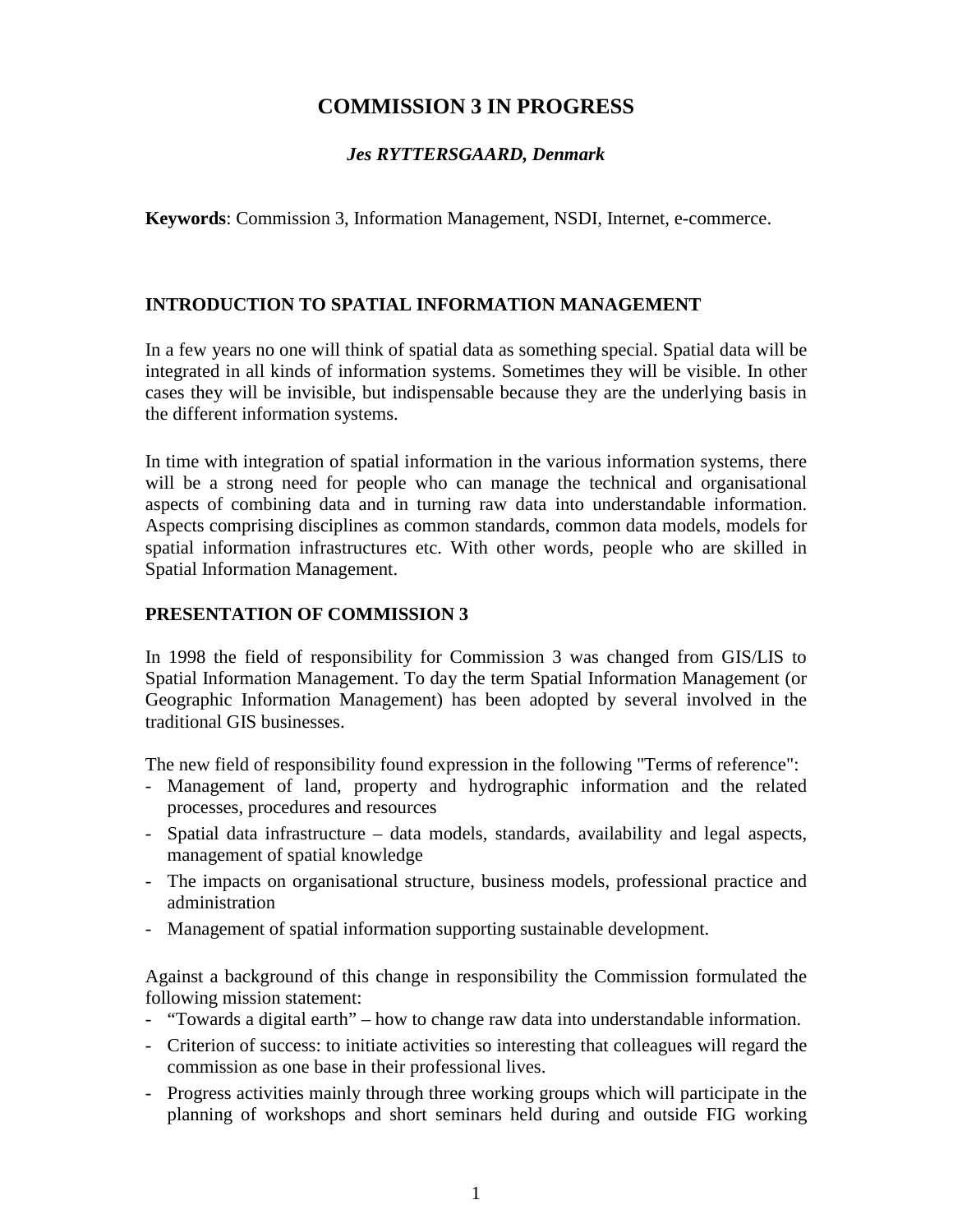weeks; submit progress reports to those events; and present the final outcomes of their work as reports, statements and/or publications.

The three working groups are:

- WG 3.1: Spatial information management: technical approaches
- WG 3.2: Spatial data infrastructure
- WG 3.3: Facilitating spatial information and knowledge management for decision support: through appropriate organisational, political, business structure.

Commission 3 works through the Working Groups and by bringing people together. At working weeks and seminars we offer people from different countries the possibility:

- To share experiences.
- To become members of a global network.
- To become friends.

Like the other 9 technical commissions in the FIG structure Commission 3 is responsible for seminar sessions during the annual FIG working week. In addition Commission 3 arranges a seminar including an annual meeting every year.

Till now we have had annual meetings in Budapest, Hungary in 1999 with 70 participants and in Athens, Greece in 2000 with almost 100 participants. The criterion of success has been fulfilled.

From the 2–5 October this year we will have a conference in Nairobi, Kenya with the title "Spatial Information for Sustainable Development". The expected number of participants will be near 250. Our colleagues from the Institution of Surveyors Kenya have arranged the conference in co-operation with UN-Habitat and Commission 3, with a strong support from the director of administration at the FIG permanent office in Copenhagen, Denmark. The conference is co-sponsored by several of the FIG commissions and a number of other organizations. We will have our annual meeting on the 3 October.

Information on the Commission and its activities and results are available on the Commission homepage on http://fig3.boku.at.

#### **FUTURE ACTIVITIES**

Since 1998 the main activities has been dedicated to Spatial Data Infrastructure and best practise studies in co-operation with UN-Habitat in Nairobi. Even though it is very essential topics it is only a limited part of issues related to Spatial Information Management.

The accelerating technological development offers the users possibilities for access to information and services that was unforeseeable a few years ago, and this is a continuing process. Even though the implementation time is very dependent on local conditions we will see implementations as well in developed as in developing countries.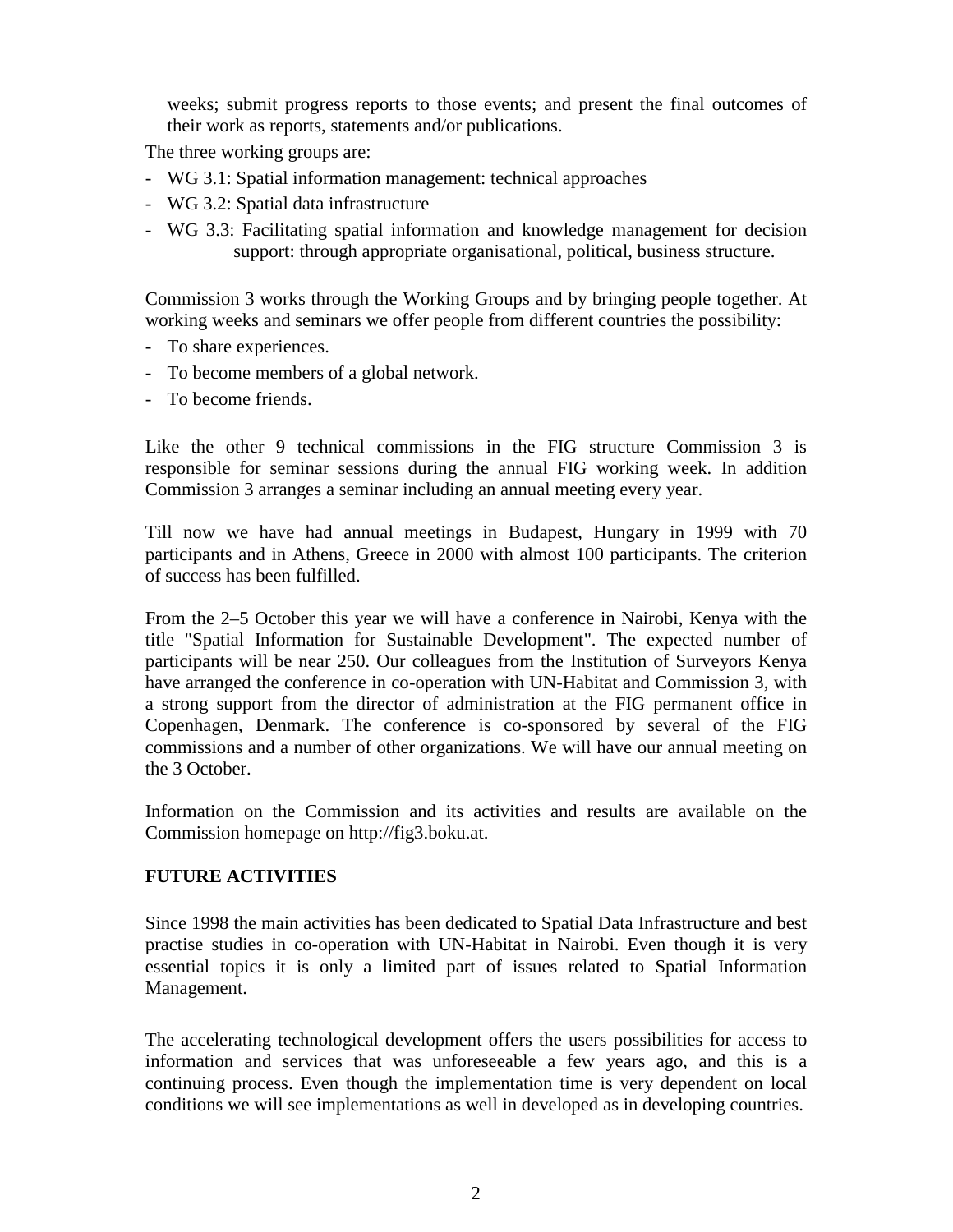Some possible results based on actual developing trends will be illustrated with a few examples. Because many developments are technology driven there will by way of introduction be a short resume of actual major technological developments.

### **Major technological developments**

The new technologies will give us new methods for data capture in digital form. *Remote sensing* will give us cheaper data. *Real time positioning* will revolutionise the traditional fieldwork, etc. The available data will be used as well in public and prate administration as in business.

The major influence on GPS Surveying in coming years will be the real time kinematic technique (RTK). Networks of permanent stations supporting real time and post processed GPS surveying will be increasingly important parts of the Spatial Data Infrastructure.

*Personal navigation* is another hot issue. By means of a mobile phone or a minimized GPS receiver it is possible locate a person, a vehicle etc. in a few meter range. With online access to information-systems with geographic references it is possible to offer individualized information to an unlimited extend, to establish different services like road pricing, route planning etc.

With the *Internet* the world has been narrowed. Many of us have been accustomed to use the Internet as the communication network for self-management, self-service, providing of information and making business. With the coming *hand-held devices* information will be available independent of where you are and when. The Internet has great influence on development of organizational and business structures.

In line with introduction of *broadband technologies* we will see a number of new services. The different service-providers will create and offer *information* based on data from different sources created *on the fly*.

# **Examples on different developments**

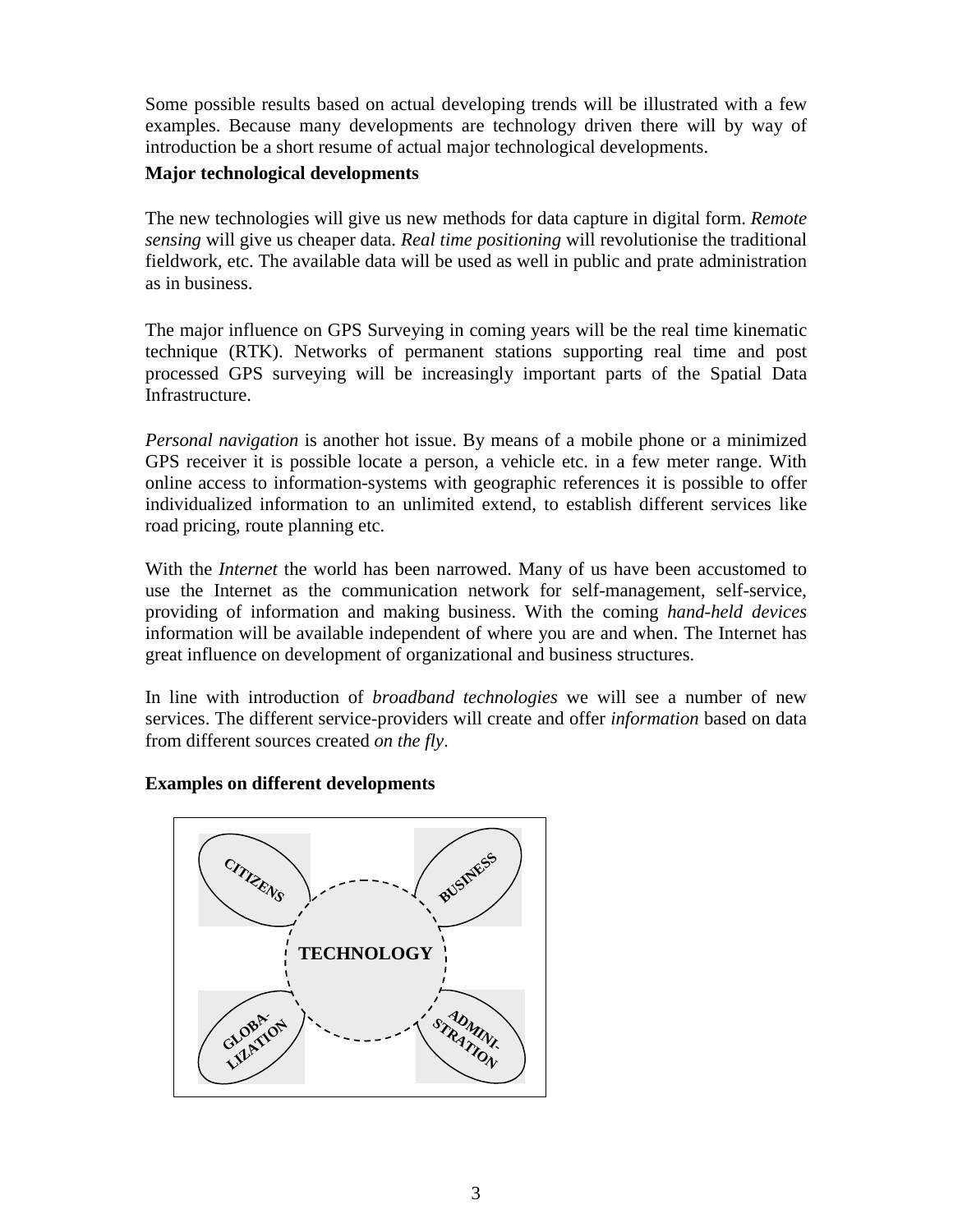In the following there are a few examples on possibilities that the potential technological developments will offer to citizens, public administration, business and the ongoing activities within globalization.

*Citizens* look for experience and adventure. They will expect that all information independent of where it is stored will be available at their fingertips present as well as historical versions 24 hours a day. Some day self-administration and self-service will be taken for granted. Therefore it is urgent and necessary to combine the information systems with actual and updated knowledge. This will not be limited to traditional ecommerce. In a near future it will be possible for the citizen to update information stored in the different databases via personalized portals.The geographic based information systems will directly or indirectly influence the way that *the public administration* is organized*.* With access to all data and knowledge it will become possible to supply as well the politicians as the citizens with the same information as the case officer and it becomes possible to decentralize decision competence. Because it will be possible to combine data from sources, even sources on different levels in the administrative hierarchy it will be possible to break down traditional bureaucratic barriers even barriers between the private and the public sector. Spatial information will be one of the catalysts in reengineering of many administrations.

Systems like this demands common references, common "keys" between different data sets, seamless databases, common standards etc.

Spatial data or information stored in traditional paper maps is static. Each map sheet represents a snapshot of selected objects at a given time, and "the owner" has an exclusive right to the map and the data the map is based on. In contrast to this a digital map or better a collection of spatial and spatial related data is dynamic with the time parameter as a part of the individual data collection.

In "the digital world" we have a situation with different owners of spatial data, many different users and an unknown number of applications. In this context it is not possible to maintain a traditional hierarchical marked. In stead we will experience a marked organized as a network with many to many relations.

The users, as well public as private, groups or individuals, will take it for granted that it is possible to combine data from different sources. To handle this situation the *geo information business* has to be reorganized*.* We will see new business units based on partnership and strategic alliances. Some of these business units will be global. *Internet and E-commerce* is some of the catalysts in this process.

There is a general trend towards being *Global*. Agenda 21 and The Habitat II Global Plan of Action address the need for information, development of appropriate databases and exchange of information as conditions for creating the basis for sustainable development in all regions of the world. One reason for this is that the global society faces great problems concerning urbanisation and the influence of urbanisation on coastal zones and environmental conditions overall. The ongoing development includes globalisation of both environmental problems and trades.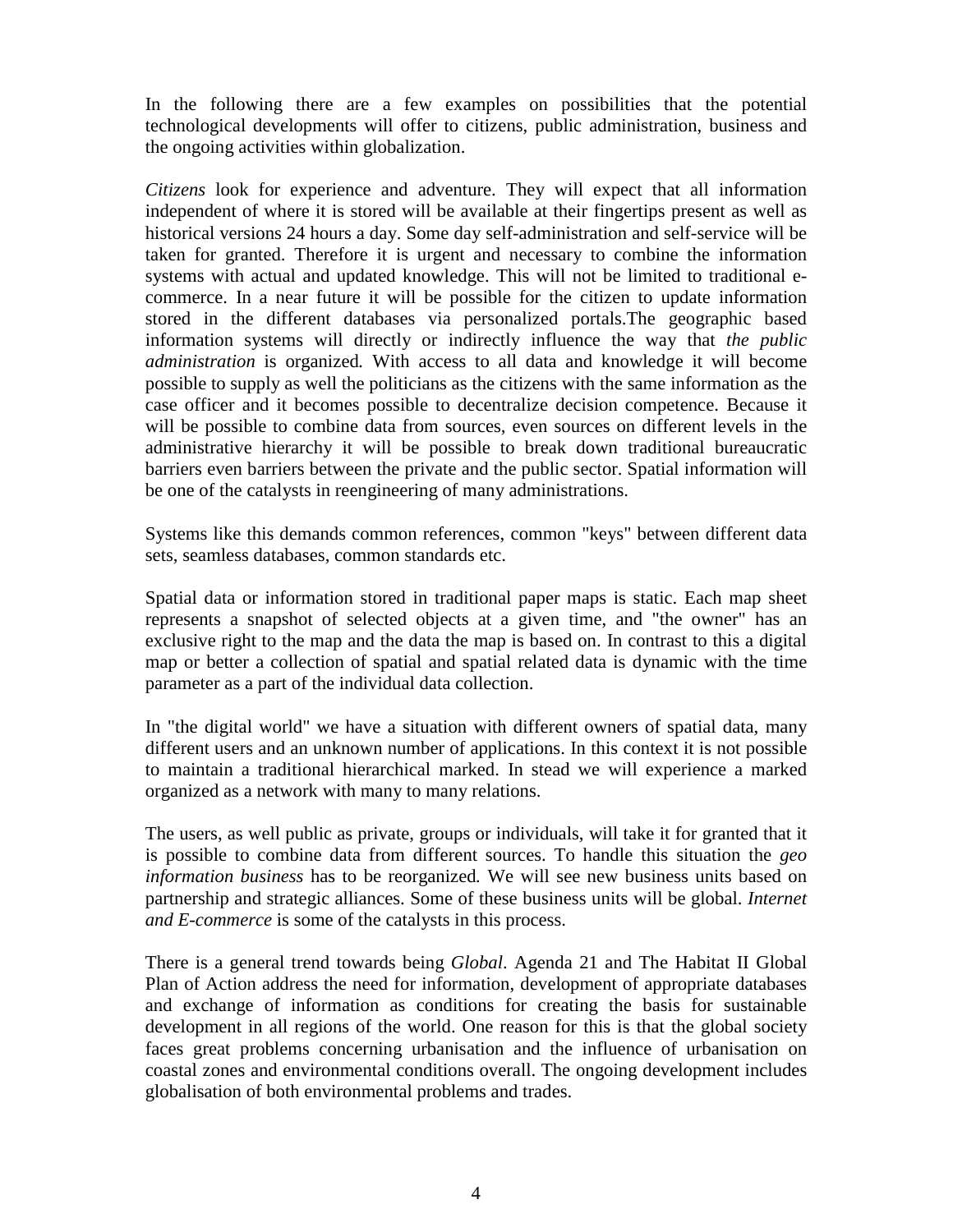# **CHALLENGES**

The technological development will continue and the possibilities for handling spatial data and information will proceed. When we are looking at the data and the formalized procedures for creating models of our physical surroundings, visualization of the results etc. the situation is different. There are a number of recognized and not recognized obstacles. The major hindrances are completely organisational.

Against a background of a large number of presentations in Prague and in Athens in 2000 and the belonging discussions and debates the chairmanship has formulated the following draft on "Experiences and Visions" concerning spatial information management. On the one hand this is not a scientific conclusion based on uniformed data, on the other hand there was so many similarities in the different statements that the "Experiences and Visions" is normative for the necessary developments in the years to come.

### **Experiences**

- National Spatial Information Infrastructure (NSDI) is an Asset for all Nations in general. It should be considered as a key part of wider infrastructure assets such as roads, telecommunication networks etc.
- Establishing of a Spatial Information Infrastructure demands co-operation/partnership between the public and the private sectors and amongst the variety of professions involved.
- Given the complexity of existing institutional structures, one can expect conflicts when seeking co-operation in NSDI strategy formulation and implementation.
- NSDI can proceed even if a formal policy document [top down approach] does not exist. It is possible to proceed with certain operational level activities [bottom up approach] while the policy is being formulated. These activities can themselves drive and encourage policy.
- Every NSDI will be different, depending on cultural needs, social evolution, economic reality and national ambitions. The environmental framework and the market demand will shape the most appropriate SDI.
- NSDI policy must be flexible to address rapidly changing needs and wishes of the users and adapt to changing technologies.
- Varied applications and services through a project-oriented approach will bring reality to the NSDI (GSDI). An over emphasis on data acquisition, without a market linked application, will not provide any momentum for further development.
- The potential values and benefits have to be demonstrated through large-scale projects to encourage further investment.
- Currently, it is often difficult, or even impossible, for users to sensibly combine data from different sources.
- It is essential that users is involved in defining and testing the associated products and services.
- Visualisation, modelling and analysing activities will be the focus of value added services in the years to come.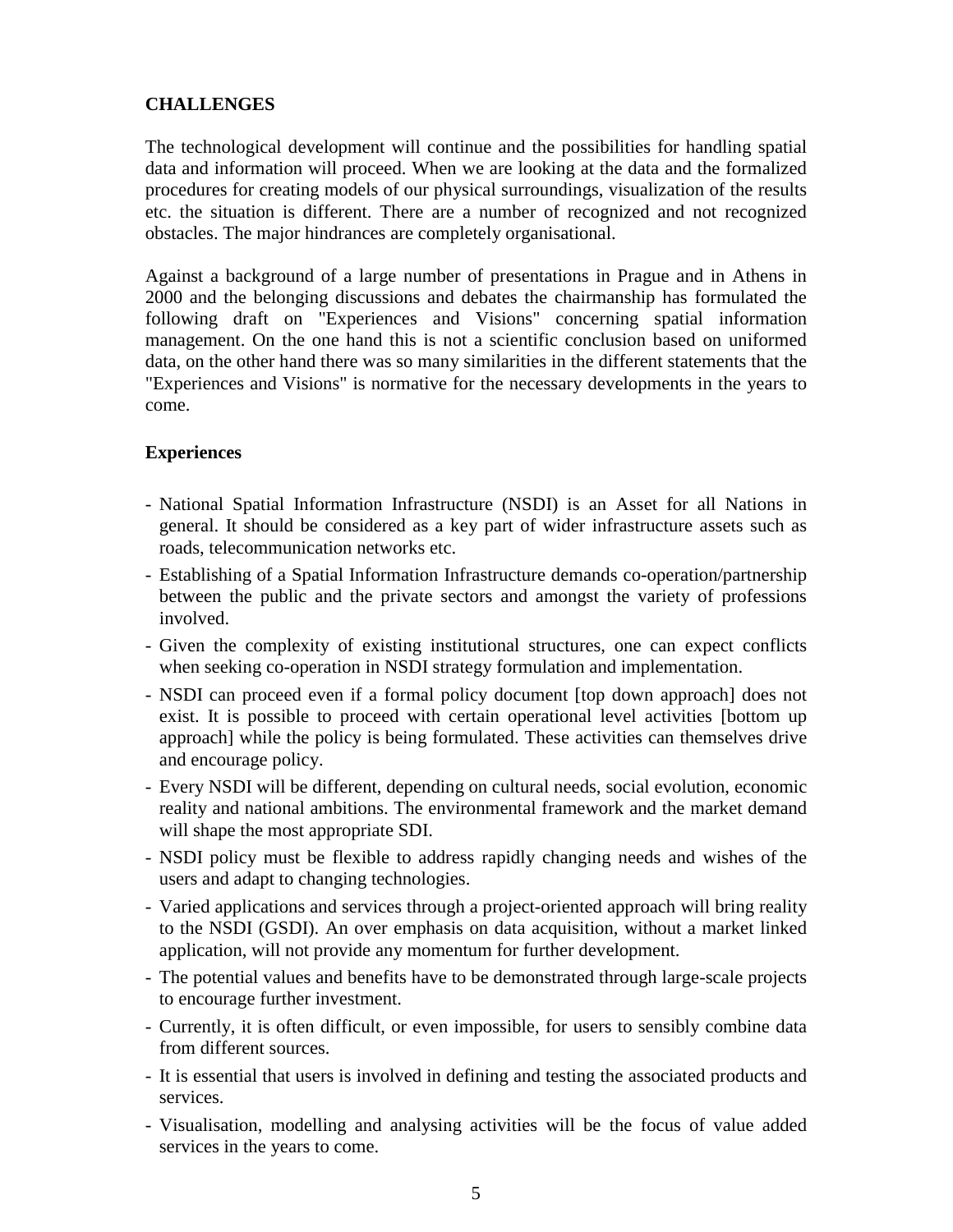# **Visions**

- Cadastral, topographic and thematic datasets should adopt the same overarching philosophy and datamodel to achieve multi-purpose data integration, both vertically and horizontally.
- To be able to integrate and share data we need to focus on research to understand and resolve different semantics in data.
- To be able to offer the different users [institutional as well as private] the full potential of spatial information independent of space and time, the full range of spatial data, actual as well as historical, should be made accessible and available
- Alternative possibilities for the presentation and interpretations of spatial information, including integration of knowledge, should be considered.
- The commercial and contractual frameworks for co-operation and the associated business models will be key issues in the further development of NSDI.
- To be able to adapt to the e-market rethinking of pricing, rights and access to data is necessary.

An examination of the "experiences and visions" shows that the sub-statements can be divided up into five groups:

- Infrastructure including data modelling
- Modelling
- Geo-visualisation
- Organizing models
- Business models

In addition to these five groups it is reasonable to extend the list with an additional group:

- Education and training.

As mentioned in the preceding paragraphs it will become necessary to include knowledge or access to knowledge in the future spatial information systems to make the systems usable for ordinary users. The time has come to speak about "Spatial Information and Knowledge Management".

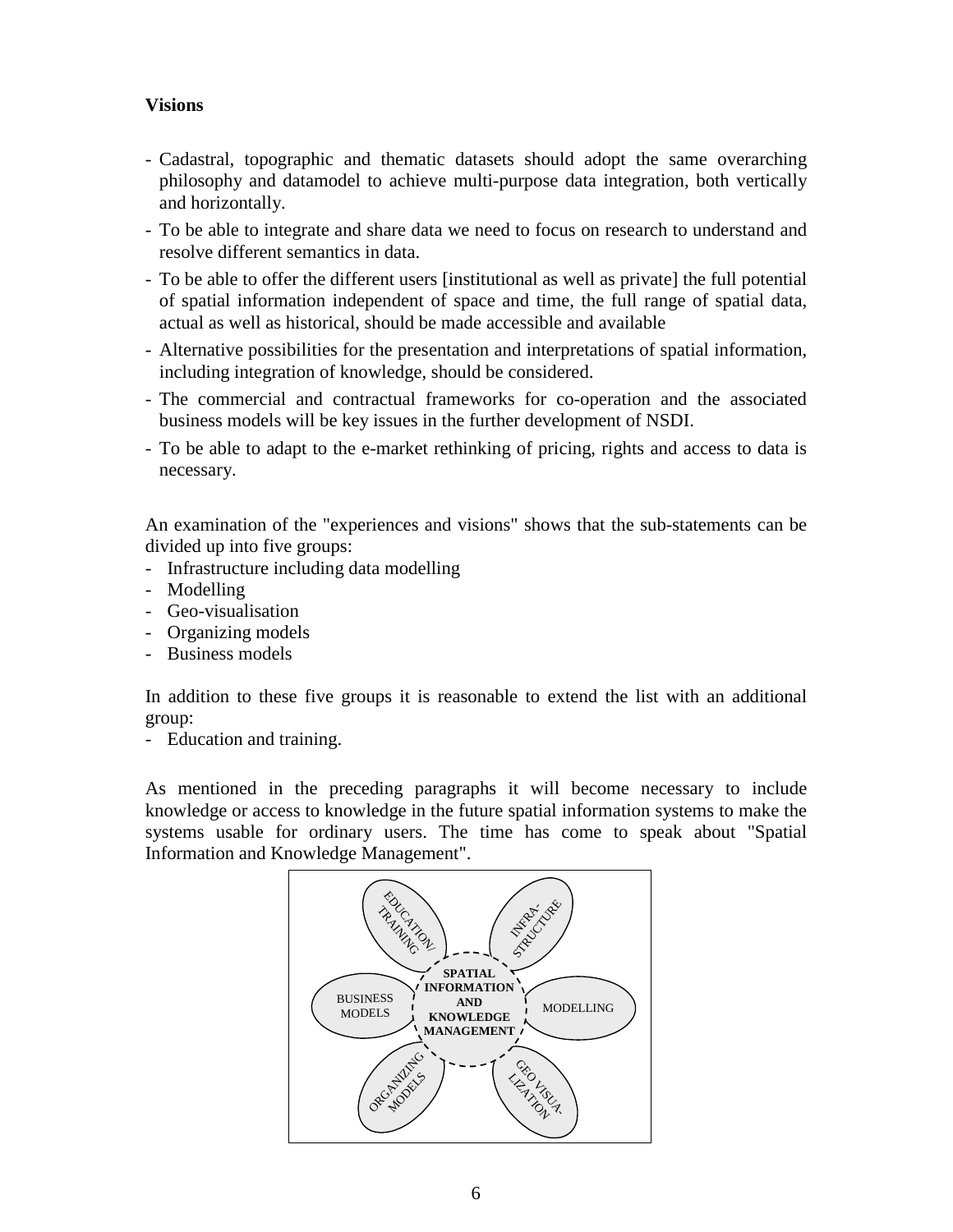There are a several sub-themes in each of the six groups. To support a holistic development of spatial data and information you need to concentrate on a few but very essential activities. Each of the groups will be illustrated by examples.

In "Experiences and Visions" you can find advice on how to make progress within *Infrastructure* and the fundamental concepts of *National Spatial Data Infrastructure (NSDI).*

Independent of the level of development *data modelling* is a fundamental topic within NSDI. To secure harmonizing and the possibility of combining data from different sources you have to agree on common methods and standards for *data modelling*. Even though it is very conflict-ridden it is necessary on cross-institutional level or better on national level to start to discuss and decide on the *semantics* in spatial data.

Depending of the maturity of NSDI in the individual country it is in addition recommendable to have special focus on issues like standards, especially the ISO standards for Geographic information, legal aspects, access to data and prizing. It is very urgent to relate the different topics to the Internet as a mean of communication and to e-commerce.

The term *modelling* comprises several very different areas important for professional handling and presentation of spatial data and information. Presentation of data from one or several databases and sources requires decisions on how to select and how to manipulate data to be able to express what you want to express. In this context the methods are *model generalization and cartographic generalization*. Both methods need to be developed to a degree that it becomes possible to carry out the procedures "on the fly".

The last area to be mentioned here is *modelling* of our physical surroundings including the related attributes combined with tools for *analysing* of the models or changes introduced into the models.

Traditional spatial data and information has been *visualized* on one specific media, paper. In line with that PC's with access to the Internet has become widespread it has been obvious that visualization of spatial data and information on a screen is very different from visualization on a map. It is partly due to the size of the screen, the presentation of colours, the possible minimum size of objects on the screen and similar differences. There is a strong need for examples and standards for visualization of spatial information, *geo-visualization*, on traditional maps and on screens including the small screens on hand-held devices.

Because many new users only have limited or no experience in use and interpretation of spatial based information it is necessary and urgent to develop alternative possibilities for the presentation and interpretations of spatial information, including integration of knowledge.

As soon as it is possible to have simultaneous access to different sources with spatial data and if possible even knowledge it is time for reengineering of the way we arrange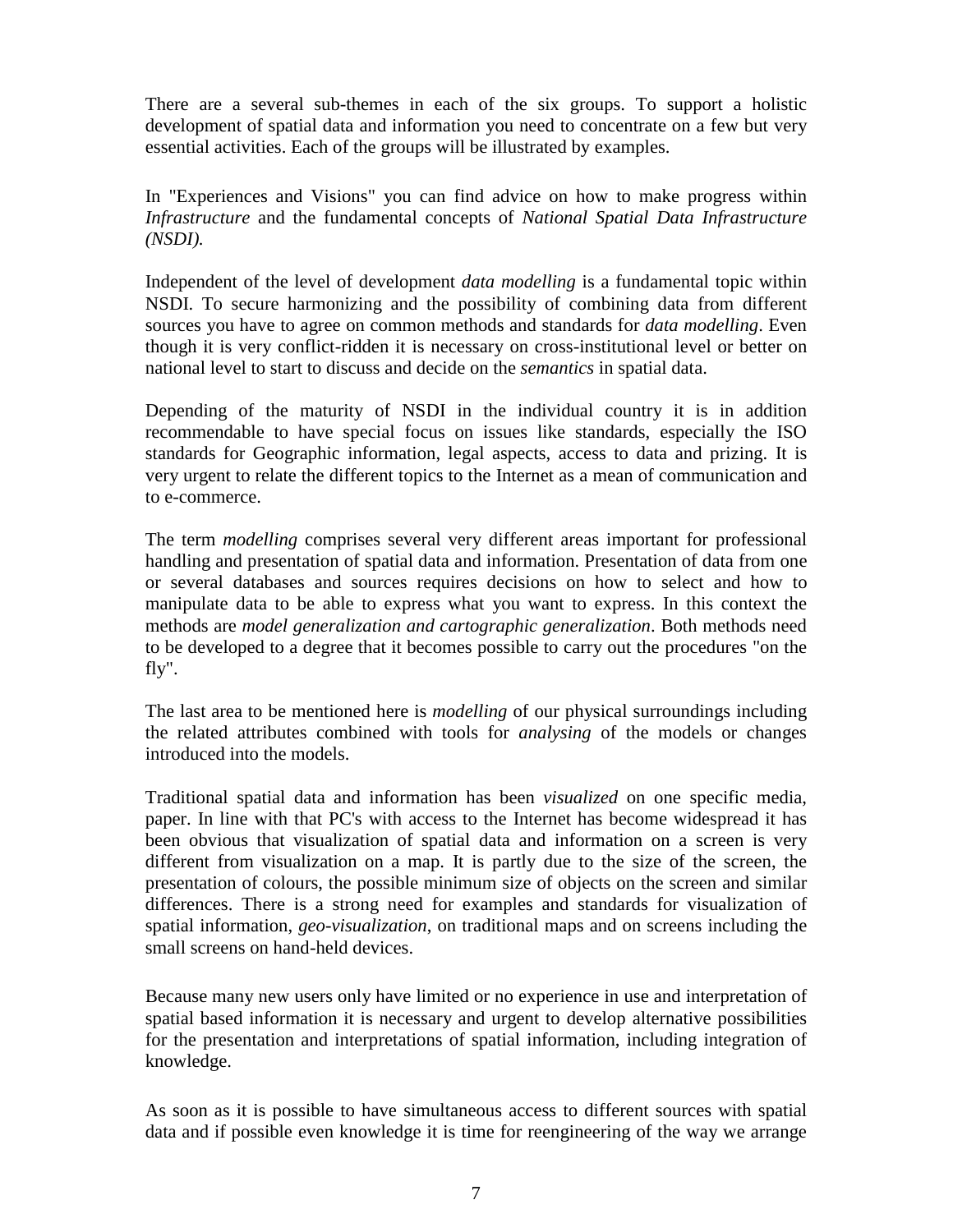duties, workflow and decision making process inside the individual organisation and across boarders between different *organisation* including boarders between private and public administration.

At the same time it is a part of the *organisational framework* to co-operate on the implementation of as well a National Spatial Data Infrastructure as possible cooperation on regional and even local level.

As illustrated previously in this paper the marked for maps and spatial data and information undergo major changes at the moment, with Internet and E-commerce as *business drivers*.

To day the producer specifies the content and the quality of the available product. To morrow we will see quite new products specified by the customers dedicated to specific use. Normally the products will consist of data and information from different sources eventually as results of modelling processes or results from customer defined analyses done by a service provider.

Changing from a situation where the national mapping agencies almost had a monopoly to a marked with a widely distributed supply chain demands new *business models*, new prizing algorithms, clarified rules for copyright, standardized product specifications and access to Meta-data and it demands *partnership and strategic alliances* between the possible players in the spatial information arena.

The traditional employee with a medium or high-level *education* in geo-related issues does have a comprehensive knowledge on IT and informatics, cartography, photogrammetry and surveying.

At the same time there is a need for employees with new qualifications such as management, standards, data models, meta data, access to data, infrastructure architecture, intellectual property right, copyright, prizing of data and organizational developments. Beside there is a need for knowledge on analysis, modelling, visualization, visual communication etc.

The new technology offers completely new possibilities for *training and education*. Distance learning and distance training are becoming important strategic issues in developing countries and countries in transition because *training and education* on site will minimise implementation times. Besides it will be possible to be less dependent on key persons because it will not be costly to involve more employees in the training and education.